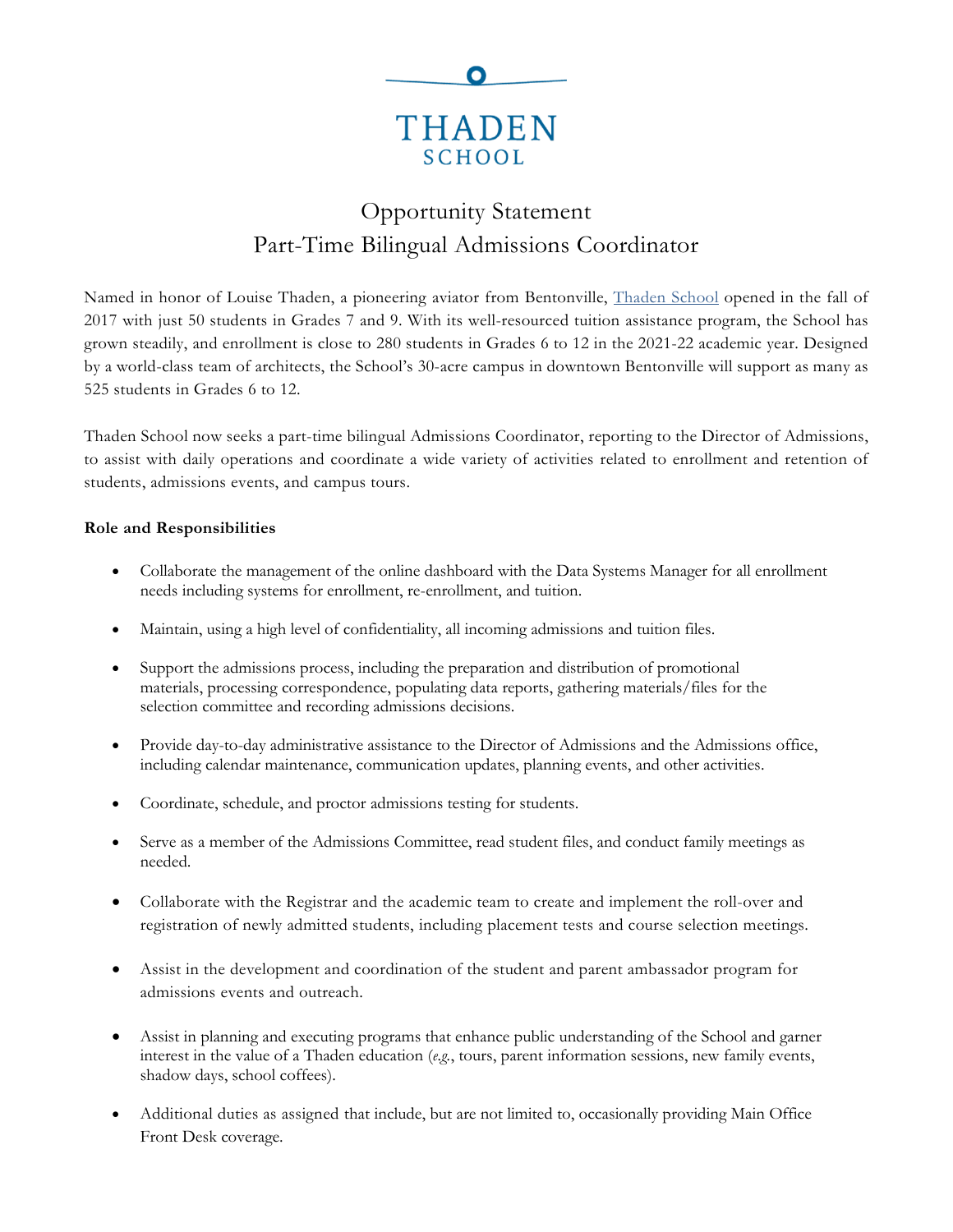### **Skills, Qualifications, and Attributes**

- Ability to work in a challenging, fast-paced work environment that requires versatility, adaptability, and resourcefulness.
- A founding spirit that embraces new challenges.
- Strong communication and interpersonal skills.
- Willingness to undertake simple and complex tasks with equal enthusiasm and energy.
- Excellent judgment and discretion in responding to urgent, confidential matters.
- Candidates must be fluent in verbal/written Spanish.
- College degree preferred.

## **Physical Requirements/Work Environment**

- Job frequently requires standing, walking, and handling objects with hands.
- Some work performed outside, exposed to changing weather conditions.

## **Wage Classification**

Based on the duties and requirements above, this position will be paid as a salaried exempt employee.

## **Applications**

Please submit your application materials through our online portal for Thaden School Job [Opportunities.](https://www.paycomonline.net/v4/ats/web.php/jobs?clientkey=E412B6EED165D3FD16DB0FF91E74B10C&session_nonce=915852c58367eb064b1ae3ce5464ff79) Applications should include a cover letter and resume. The start date is negotiable. Thaden is an equal opportunity employer and complies with all federal, state, and local laws that prohibit discrimination in employment because of race, color, national origin, citizenship, age (18 or older), religion, disability, marital status, veteran status, and sexual orientation. Applications by members of all underrepresented groups, including women and people of color, are encouraged.

Salary will be competitive within the independent school sector. All offers of employment are contingent on successful completion of a criminal background check.

## **About the School**

A non-sectarian independent school under the direction of its own board, Thaden School offers a challenging and innovative educational program that ignites in students a passion for discovery and learning, prepares them to succeed in college, and inspires them to lead lives of integrity, purpose, and responsible global citizenship.

At the core of the School's mission is a commitment to balance that takes many forms: a curriculum that integrates the sciences and the humanities; indoor and outdoor teaching spaces where sustainability is a tangible part of the